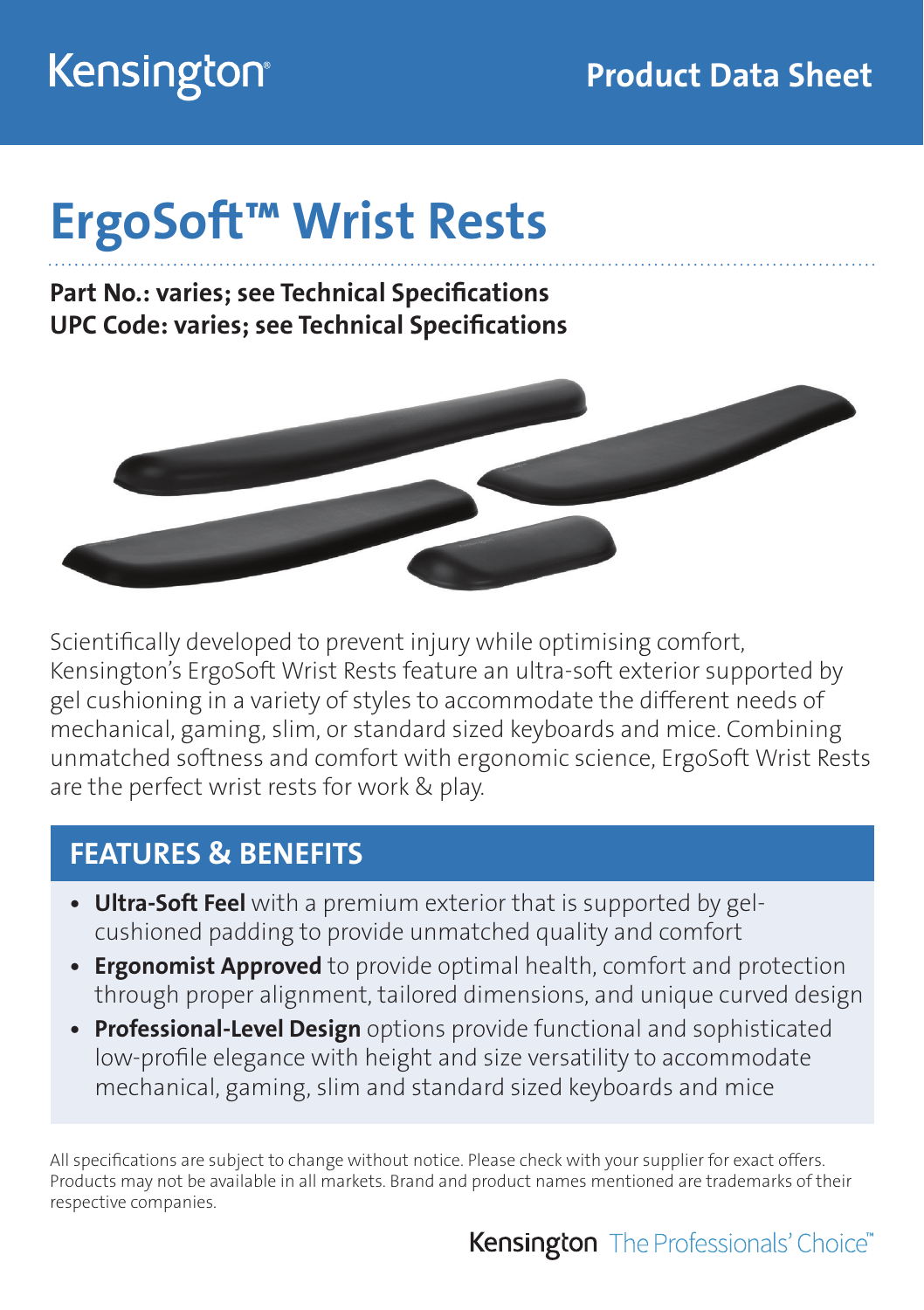# Kensington®

## Product Data Sheet

# TECHNICAL SPECIFICATIONS

### MATERIAL SPECIFICATIONS

- **Exterior:** Coloured TPU with texture
- Interior: Gel
- Bottom: Elastomer

### COUNTRY OF ORIGIN, REGULATORY AND WARRANTY

- Country of Origin: Taiwan
- **Certifications & Compliance: REACH, RoHS, Prop 65**
- Warranty: 2 Year Limited Warranty

#### PRODUCT DIMENSIONS

| Part No.        | <b>Product</b><br><b>UPC</b> |                                                          | Length            | Width            | Height                      | Weight                 |
|-----------------|------------------------------|----------------------------------------------------------|-------------------|------------------|-----------------------------|------------------------|
| <b>K52798WW</b> | 8589652798                   | ErgoSoft Wrist Rest for<br>Mechanical & Gaming Keyboards | 463mm<br>(18.2in) | 79mm<br>(3.1in)  | 25mm<br>(1.0in)             | 0.65kg<br>$(1.42$ lbs) |
| K52799WW        | 8589652799                   | ErgoSoft Wrist Rest for Standard<br>Keyboards            | 445mm<br>(17.5in) | 101mm<br>(4.0in) | 15mm<br>(0.6in)             | 0.58kg<br>$(1.26$ lbs) |
| K52800WW        | 8589652800                   | ErgoSoft Wrist Rest for Slim<br>Keyboards                | 432mm<br>(17.0in) | 101mm<br>(4.0in) | 10mm<br>(0.4in)             | 0.38kg<br>$(0.83$ lbs) |
| K52802WW        | 8589652802                   | ErgoSoft Wrist Rest for Standard<br>Mouse                | 152mm<br>(6.0in)  | 73mm<br>(2.9in)  | 18 <sub>mm</sub><br>(0.7in) | 0.15kg<br>$(0.33$ lbs) |

#### PACKAGING DIMENSIONS

- Packaging Style: Blister with Touch Hole + Retail Card / Full UV / Partial Heatseal
- **Retail Pack:** 1 ErgoSoft Wrist Rest
- Master Carton: 6 ErgoSoft Wrist Rests

All specifications are subject to change without notice. Please check with your supplier for exact offers. Products may not be available in all markets. Brand and product names mentioned are trademarks of their respective companies.

#### **Kensington** The Professionals' Choice<sup>"</sup>